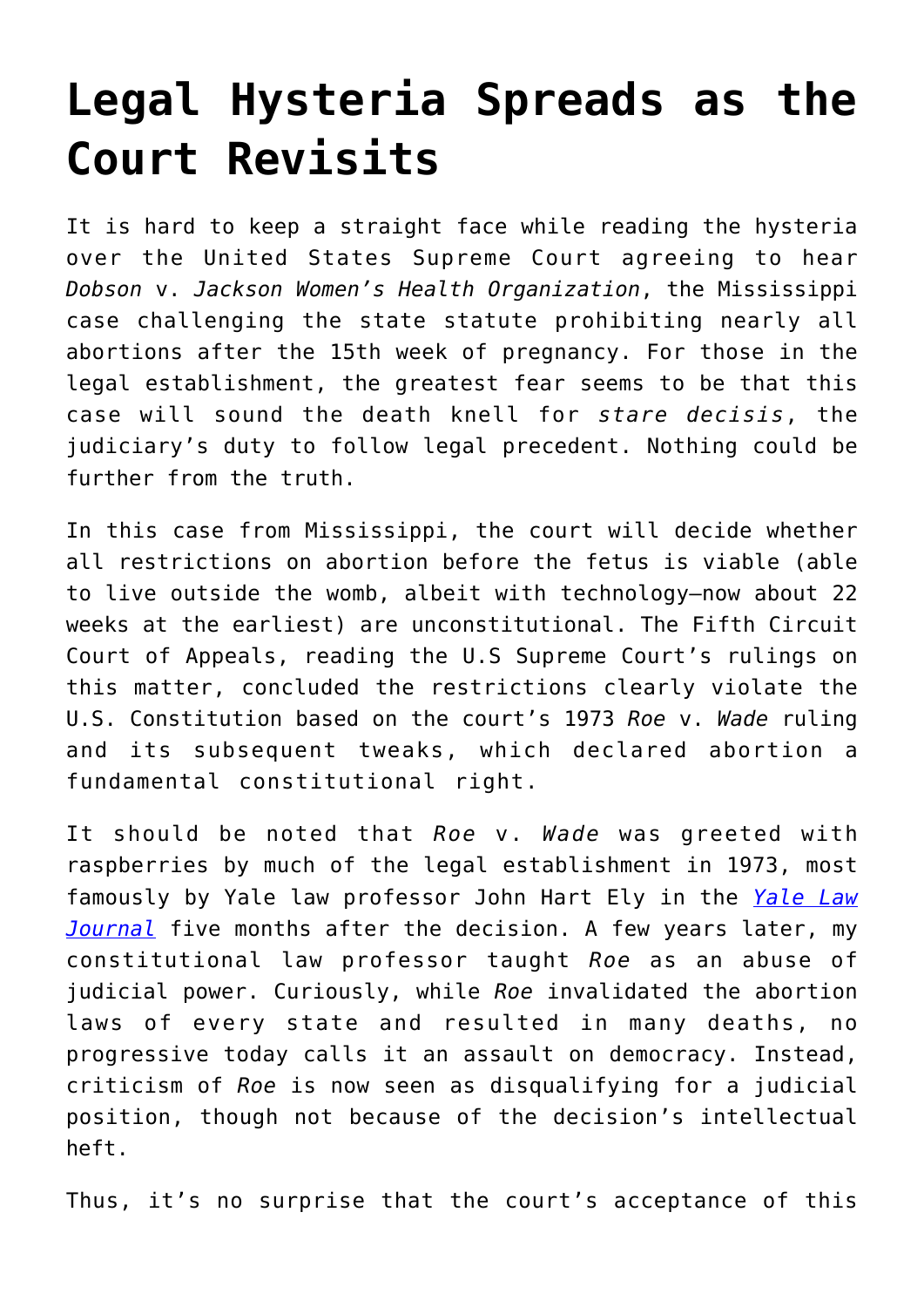appeal threw the American legal world into a frenzy, concerned it will mean the death of *stare decisis*. *Stare decisis* affords stability, giving the public faith that the law is based on solid legal tenets and not on the whims of judges. Reaffirming bad rulings is often seen as preferable to overruling them for this reason. Even now-Associate Justice Brett Kavanaugh during his 2018 confirmation hearing declared *Roe* "settled law."

Yet, to put it mildly, critics of the current court embrace *stare decisis* inconsistently. When federal appellate judges considered same-sex marriage cases—before the Supreme Court declared such marriages a constitutional right in *Obergefell* v. *Hodges* in 2015—only a Sixth Circuit Court of Appeals panel followed the 1972 Supreme Court holding of *Baker* v. *Nelson*, in which the court dismissed an appeal from a Minnesota homosexual couple who claimed their ability to marry was protected by the Constitution. The court dismissed it "for want of substantial federal question." In other words, the court ruled on the merits of the case that defining marriage was not an area of federal power. To reach its decision in *Obergefell*, however, the Supreme Court abandoned *stare decisis*, holding that "*Baker v*. *Nelson* must be and now is overruled." And *Baker* v. *Nelson* is even older than *Roe* v. *Wade*!

Only about 5 percent of mothers—excuse me, aborting parents—seeking to terminate pregnancies do so after 15 weeks. Thus, the Mississippi law does not have much effect on the practice of abortion. No, the gravitas of the Supreme Court taking the Mississippi case is the stability of a nonsensical, but by now sacrosanct, ruling from 1973. But as the court's current critics have taught us, maybe the stability of bad laws isn't very important.

—